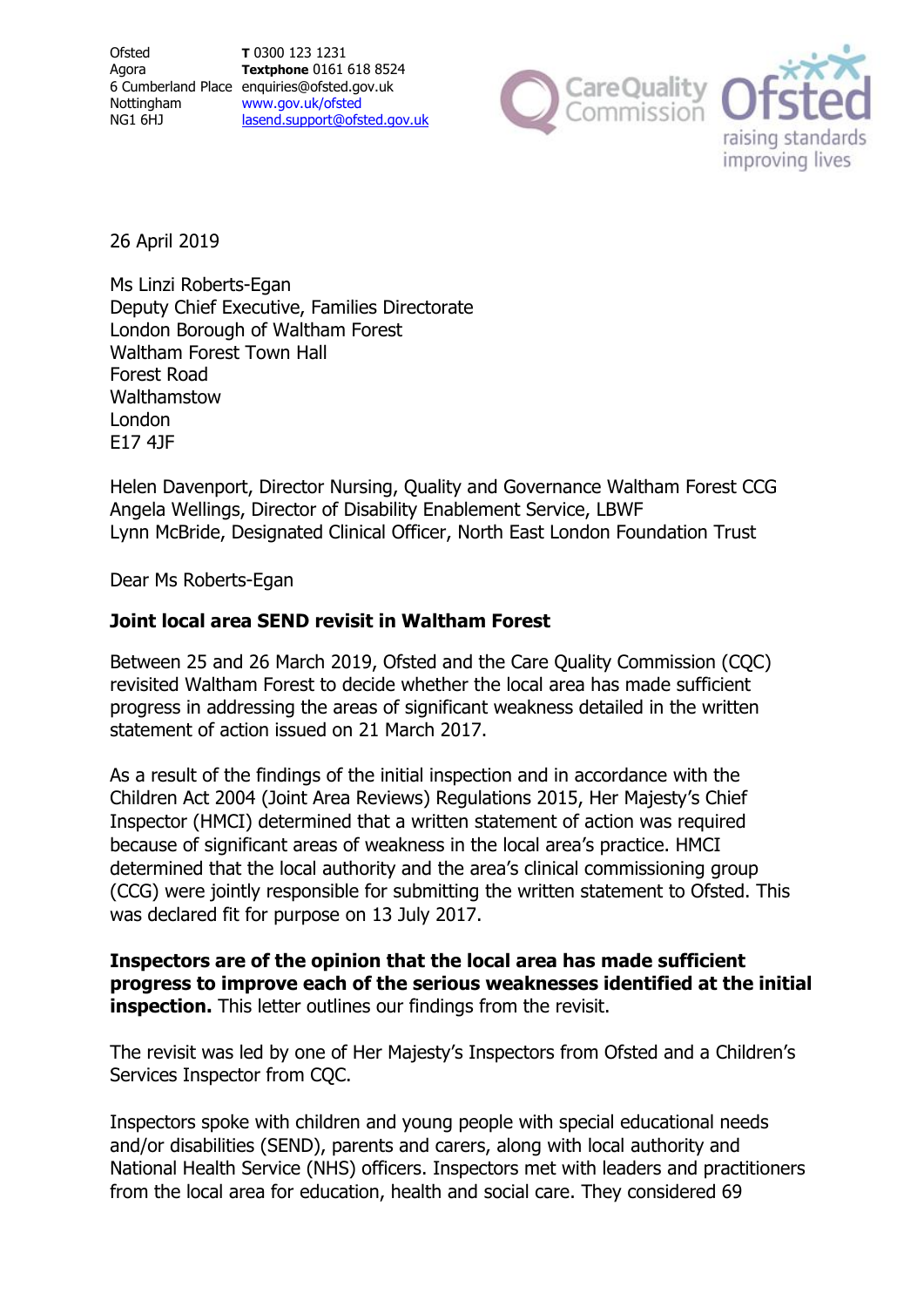



responses to the online survey for parents and carers and reviewed a range of evidence about the effectiveness of the local area's SEND arrangements.

# **Main findings**

- Local area leaders have worked in a joined-up and effective way to tackle the three areas of significant weakness identified at the initial inspection. They are ambitious for children and young people with SEND, and there has been a strong, collective drive to improve the education, health and care outcomes this group of children and young people achieve. The parent and carer forum has made an influential contribution to the local area's leadership and governance. This has helped education, health and care leaders to understand more clearly what is working well and what could be better for children and young people with SEND and their families in Waltham Forest.
- The initial inspection found that:

**'The CCG has not ensured that the Designated Medical Officer (DMO) role has sufficient capacity to address the areas for improvement that have been identified. For example, arrangements for making sure that medical assessments are carried out for young people aged 19 to 25 years have still to be agreed.'**

The CCG has made sure that the DMO role has sufficient capacity. In addition, a full-time Designated Clinical Officer (DCO) has been appointed since the initial inspection. The DCO has developed and implemented new systems which are adding significantly to the local area's drive to tackle the identified areas for improvement. For example, the quality of health advice for education, health and care (EHC) assessments is checked systematically, and systems are in place to improve the quality and timeliness of medical assessments for young people aged 19 to 25 years.

# **The local area has made sufficient progress in addressing this area of significant weakness.**

■ The initial inspection found that:

## **'The CCG does not have an agreed role in reviewing and finalising EHC plans. The CCG is not aware of the proposed health provision in plans prior to them being shared with families. This limits the CCG's understanding of the services that will need to be commissioned.'**

The CCG has a clearly defined role in reviewing and finalising EHC plans. As a result, local area leaders have a more accurate understanding of the quality of finalised plans, such as how well children and young people's needs are described and whether the education, health and care provision explains how the child or young person's needs will be met. This stronger oversight of EHC plans is helping leaders to work out how to further improve provision for children and young people with SEND and their families.

**The local area has made sufficient progress in addressing this area of significant weakness.**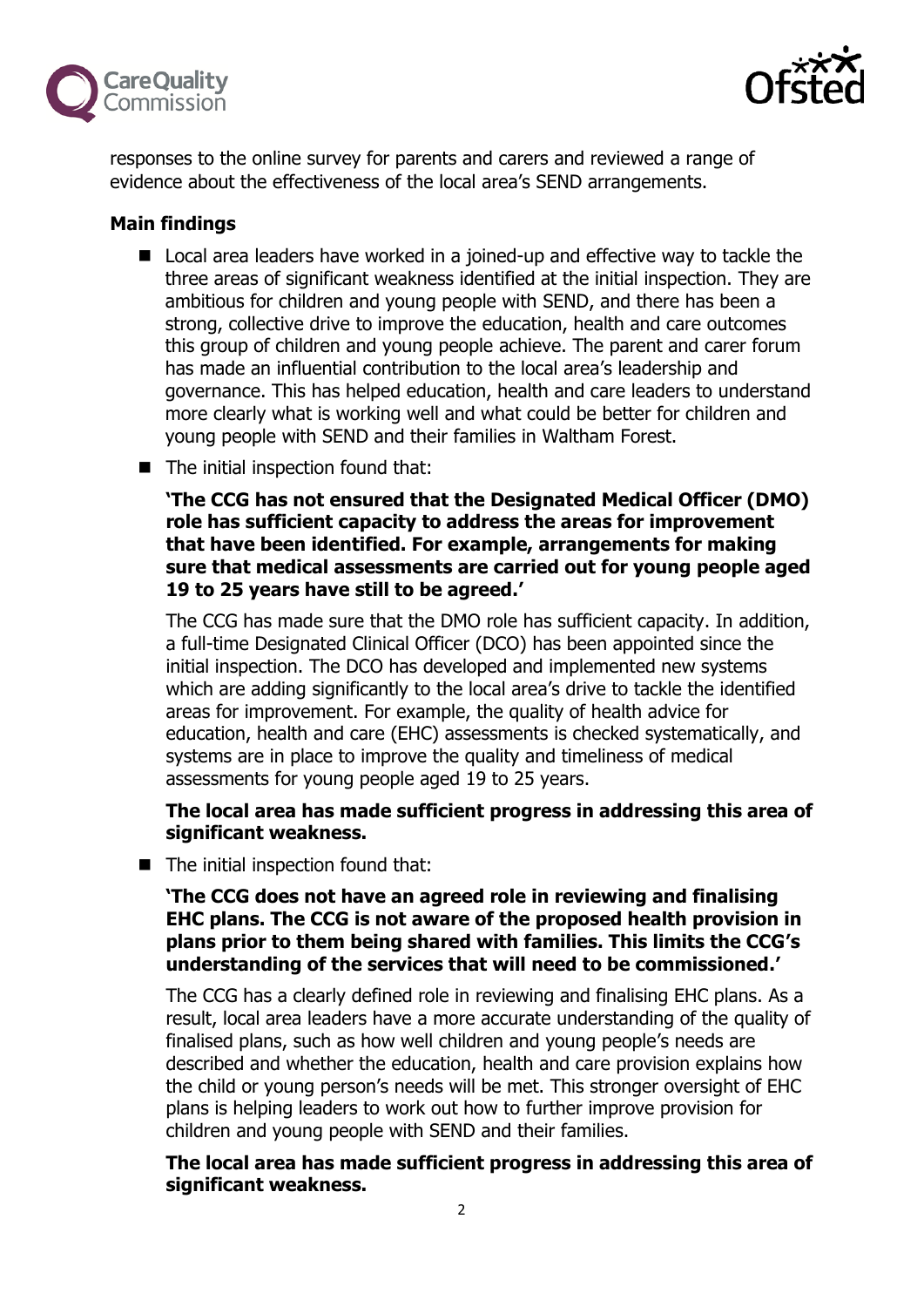



■ The initial inspection found that:

**'The CCG has not ensured that a robust process is in place for health providers to contribute to EHC plans. Arrangements for practitioners to check the draft plan, once completed, or to offer feedback before it is finalised, are not in place. As a result, many plans are not of a good enough quality.'**

Arrangements for clinicians and practitioners to contribute to EHC plans and to check draft and final plans are securely in place. Generally, the timeliness and quality of health advice are improving. This is because the DCO and DMO have provided clear and helpful guidance for health professionals and implemented a systematic approach to checking the quality of their contributions to EHC assessments and plans. Individual clinicians and practitioners say that the guidance and feedback they receive are helping them to provide better-quality health advice. Too often, however, health advice from the child and adolescent mental health service (CAMHS) is not provided within the statutory six-week timescale. The CCG is aware of this inconsistency. The CCG's strategic work with CAMHS is supporting the DCO to secure the necessary improvement. The quality of EHC plans has improved since the initial inspection, especially in the last 3–6 months. In the most recent plans, section A is co-produced well, and children and young people's education, health and care needs are described clearly. Education, health and care provision is specified and explained well, and the outcomes are meaningful for the child, young person and family. Crucially, however, there is too much variability in the quality of EHC plans finalised in the last 12–18 months and, typically, the health outcomes in these plans are too generic.

### **The local area has made sufficient progress in addressing this area of significant weakness.**

■ Many parents and carers told inspectors that they are concerned about how well EHC plans are co-produced, the role of Assessment, Planning and Review Officers, communication between professionals and families, and the effectiveness of the local area's arrangements for annual reviews of EHC plans. Local area leaders are aware of these concerns and fully understand that failing to address them will undermine the trust and confidence of families in Waltham Forest's SEND arrangements.

As the local area has made sufficient progress against all the weaknesses identified in the written statement of action, HMCI recommends that the formal monitoring